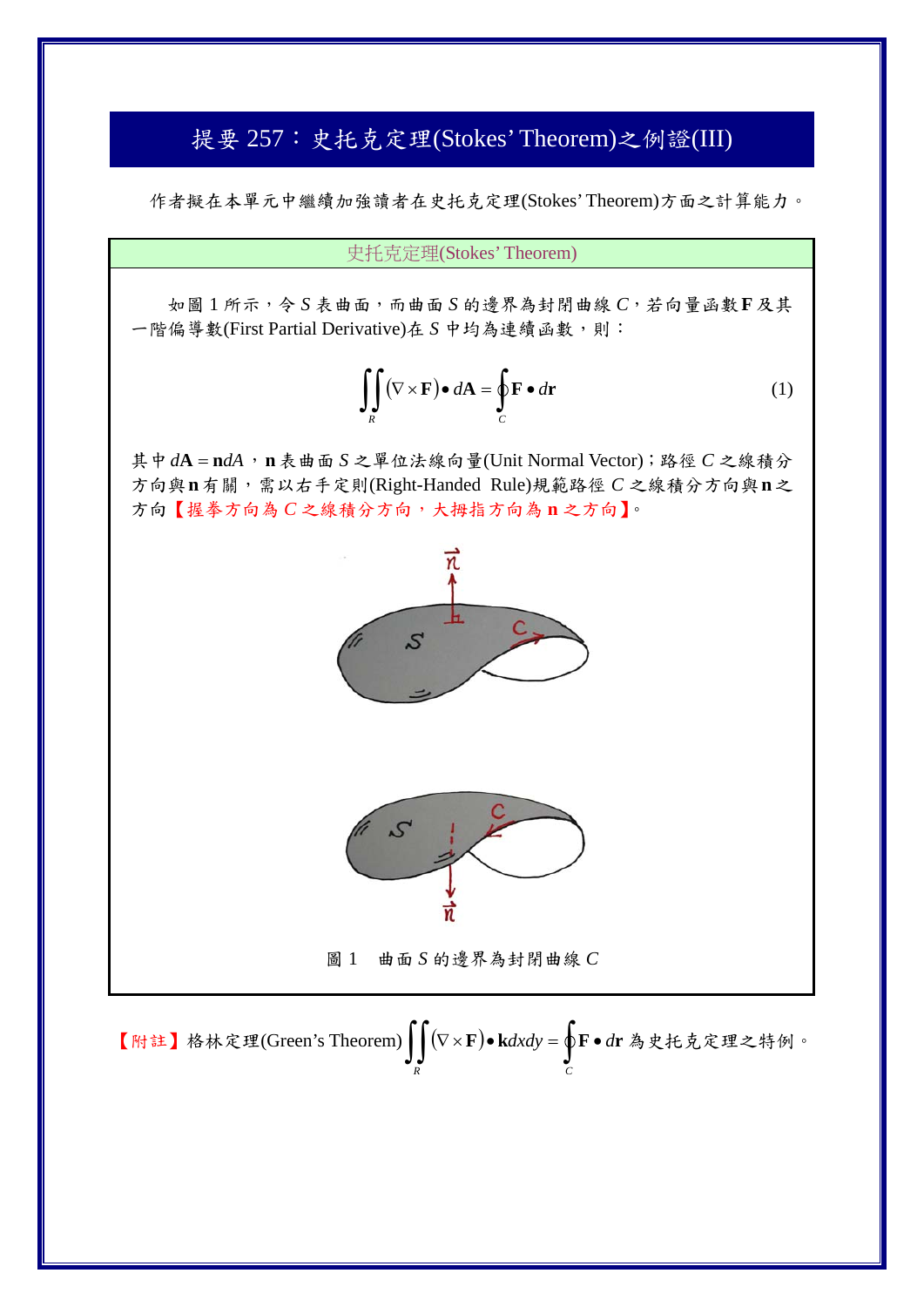

解答:

由史托克定理知:

$$
\iint\limits_R (\nabla \times \mathbf{F}) \bullet d\mathbf{A} = \oint\limits_C \mathbf{F} \bullet d\mathbf{r}
$$

以下分別計算其面積分與線積分之積分值。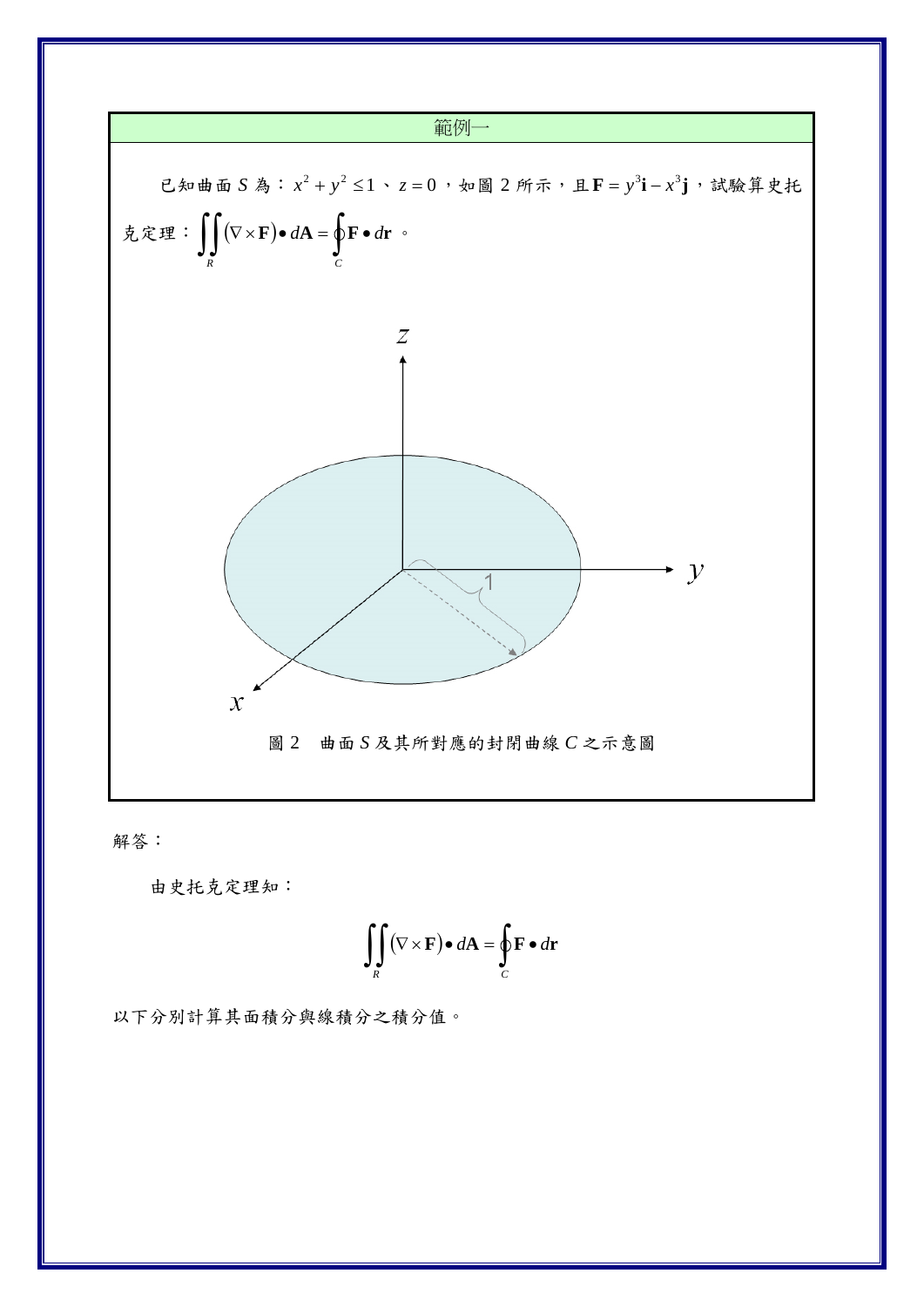❶ 面積分之計算

$$
\iint_{S} (\nabla \times \mathbf{F}) \cdot d\mathbf{A} = \iint_{S} \left[ \left( \mathbf{i} \frac{\partial}{\partial x} + \mathbf{j} \frac{\partial}{\partial y} + \mathbf{k} \frac{\partial}{\partial z} \right) \times \left( y^{3} \mathbf{i} - x^{3} \mathbf{j} \right) \right] \cdot (dx dy \mathbf{k})
$$
  
\n
$$
= \iint_{S} \left| \frac{\partial}{\partial x} \frac{\partial}{\partial y} \frac{\partial}{\partial z} \right| \cdot (dx dy \mathbf{k})
$$
  
\n
$$
= \iint_{S} \left\{ \mathbf{i} \left[ \frac{\partial \mathbf{0}}{\partial y} - \frac{\partial (-x^{3})}{\partial z} \right] + \mathbf{j} \left[ \frac{\partial (y^{3})}{\partial z} - \frac{\partial \mathbf{0}}{\partial x} \right] \right\}
$$
  
\n
$$
+ \mathbf{k} \left[ \frac{\partial (-x^{3})}{\partial x} - \frac{\partial (y^{3})}{\partial y} \right] \cdot (dx dy \mathbf{k})
$$
  
\n
$$
= \iint_{S} \left[ (-3x^{2} - 3y^{2}) \mathbf{k} \right] \cdot (dx dy \mathbf{k})
$$
  
\n
$$
= \iint_{S} (-3x^{2} - 3y^{2}) dx dy
$$

若令  $x = r \cos \theta$ 、  $y = r \sin \theta$ , 其中  $0 \le r \le 1$ 、  $0 \le \theta < 2\pi$ , 且微小面積  $dx dy = r dr d\theta$ , 則: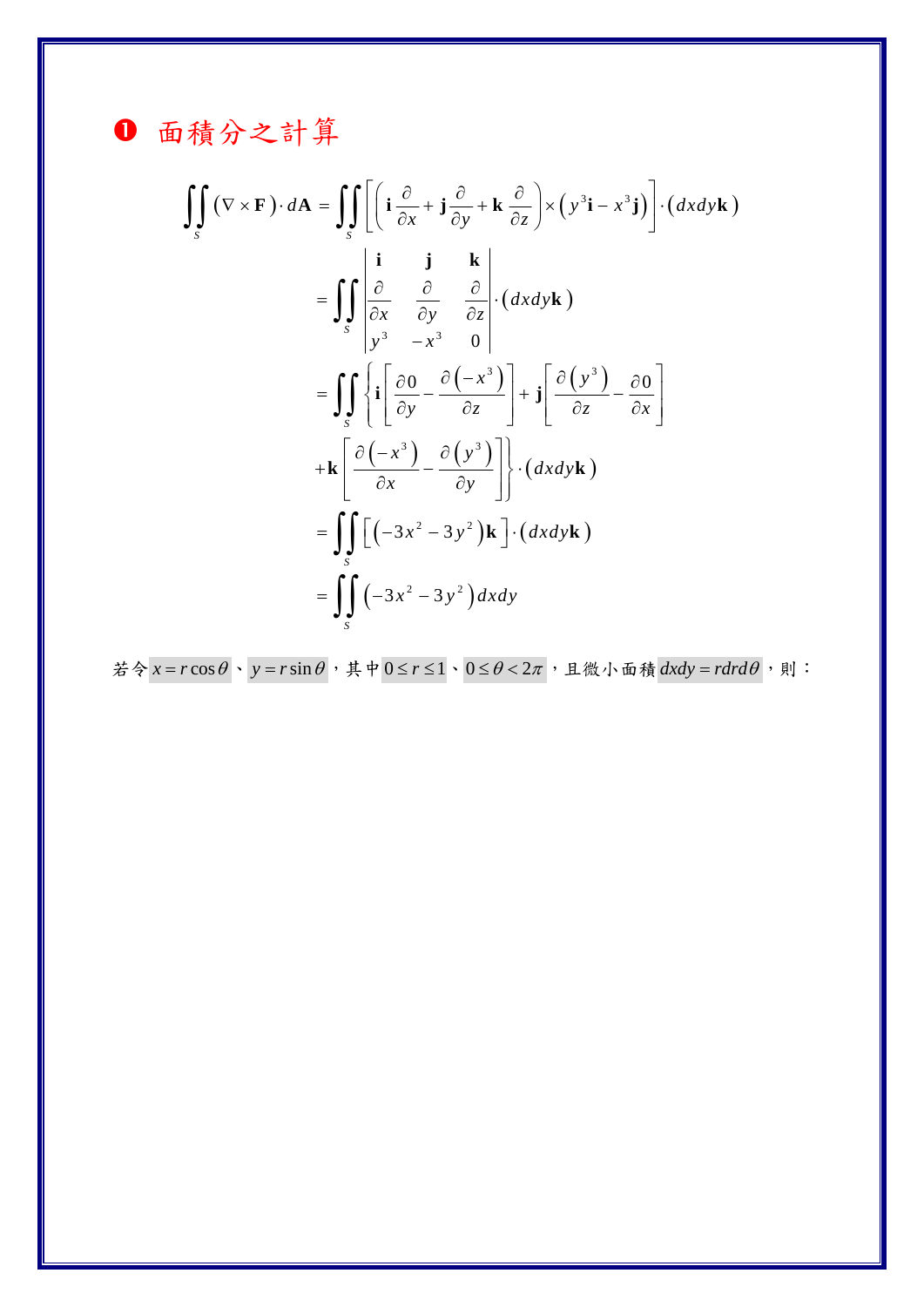$$
\iint_{S} (\nabla \times \mathbf{F}) \cdot d\mathbf{A} = \iint_{S} (-3x^{2} - 3y^{2}) dxdy
$$
  
\n
$$
= \int_{\theta=0}^{\theta=2\pi} \int_{r=0}^{r=1} (-3r^{2} \cos^{2} \theta - 3r^{2} \sin^{2} \theta) r dr d\theta
$$
  
\n
$$
= \int_{\theta=0}^{\theta=2\pi} \int_{r=0}^{r=1} (-3r^{2}) r dr d\theta
$$
  
\n
$$
= \int_{\theta=0}^{\theta=2\pi} \int_{r=0}^{r=1} (-3r^{3}) dr d\theta
$$
  
\n
$$
= \int_{\theta=0}^{\theta=2\pi} \left(-\frac{3}{4}r^{4}\right)_{r=0}^{r=1} d\theta
$$
  
\n
$$
= \int_{\theta=0}^{\theta=2\pi} \left(-\frac{3}{4}\right) d\theta
$$
  
\n
$$
= \left(-\frac{3}{4} \theta\right)_{\theta=0}^{\theta=2\pi}
$$
  
\n
$$
= -\frac{3}{4} (2\pi)
$$
  
\n
$$
= -\frac{3\pi}{2}
$$